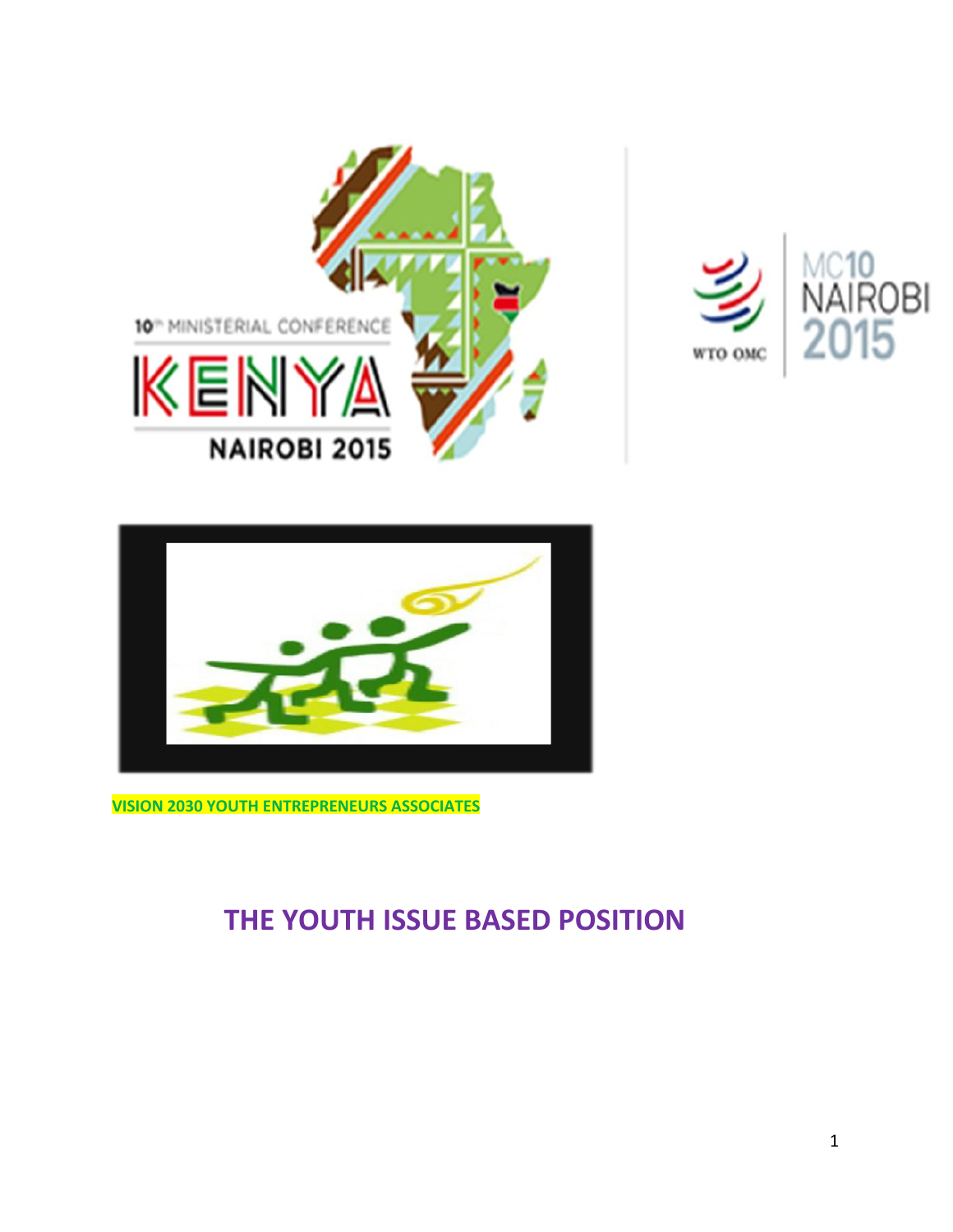#### **Background of Vision 2030 Youth Entrepreneurs Associates**

Vision 2030 YEA was established in 2013 with one aim only Empowerment of Youth Entrepreneurs in all Sectors of the Kenyan Economy

#### **Vision**

Vision 2030 Youth Entrepreneurs Associates envisions a world that has a dynamic youth entrepreneurship culture and developed youth-owned enterprises, operating in all sectors of the economy, which contribute to economic growth, poverty reduction and employment creation as well as assist in bringing about economic transformation and an equitable society.

#### **Main Objective**

To build bridges in youth innovation and entrepreneurship for sustainable development, while empowering youth leaders and youths in general through enhancing their capacity therefore enabling them to participate fully in their socio economic development.

#### **Areas of Interest**

Youth in Agriculture: Agribusiness and Agro Industry

Youth in Science, Technology and Innovation

Youth in Trade: Micro, Small and Medium sized Enterprises

Youth in Infrastructural Development

Youth Training and Policy Engagement

Poverty Reduction and Employment creation Among the Youth

Vision 2030 YEA has being fully accredited to attend and Participate during the WTO Ministerial Conference in Nairobi. VYEA will be Lobbying for the Inclusion of the Youth Issue Based Position.

We have a qualified team of Youths who are well prepared for the MC10. We are featured in the Ministerial Conference Program at the NGO Centre to hold two vital meetings on the  $16^{\text{th}}$ Dec, 2015 and 17<sup>th</sup> Nov, 2015. We will be holding both Private and Public Meetings. We have also invited all International Accredited Youth Organization and Delegates to attend this meetings. We intended to use this opportunities to lobby for a Youth Issue Based Position during the WTO MC10 Nairobi.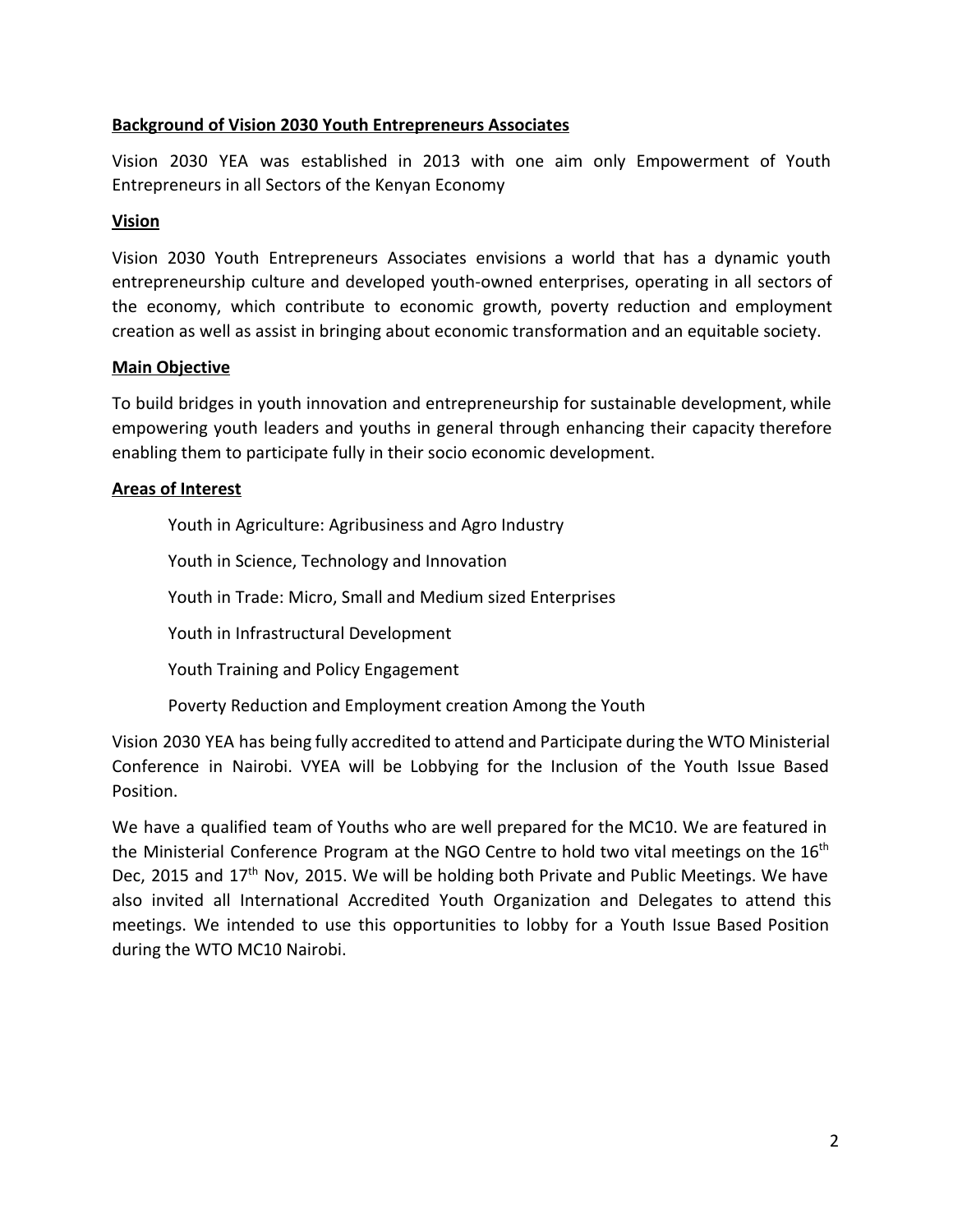#### **YOUTH STATISTICS:**

- 70% of total population of Africa are below the age of 35.
- By 2020 it is projected that out of every 4 people 3 will be on average 20 years old.
- About 10 million youth arrive each year on the Labor Market.
- Africa is the second-largest and second most populous continent on earth with an estimated population in 2013 of 1.033 billion people. Africa has a High Levels of Unemployment among the youth. 650 million people aged between 18 and 35, a number that is set to double by 2045, currently, this age group comprises 60% of Africa's unemployed.
- Average age of the African Farmer in Africa is 55yrs.
- Africa has 9% of the Youth population involved one way or another in Agriculture.
- African youth are the bulge of Youth in informal MSME'S and are more likely to use innovation and invention than any other age set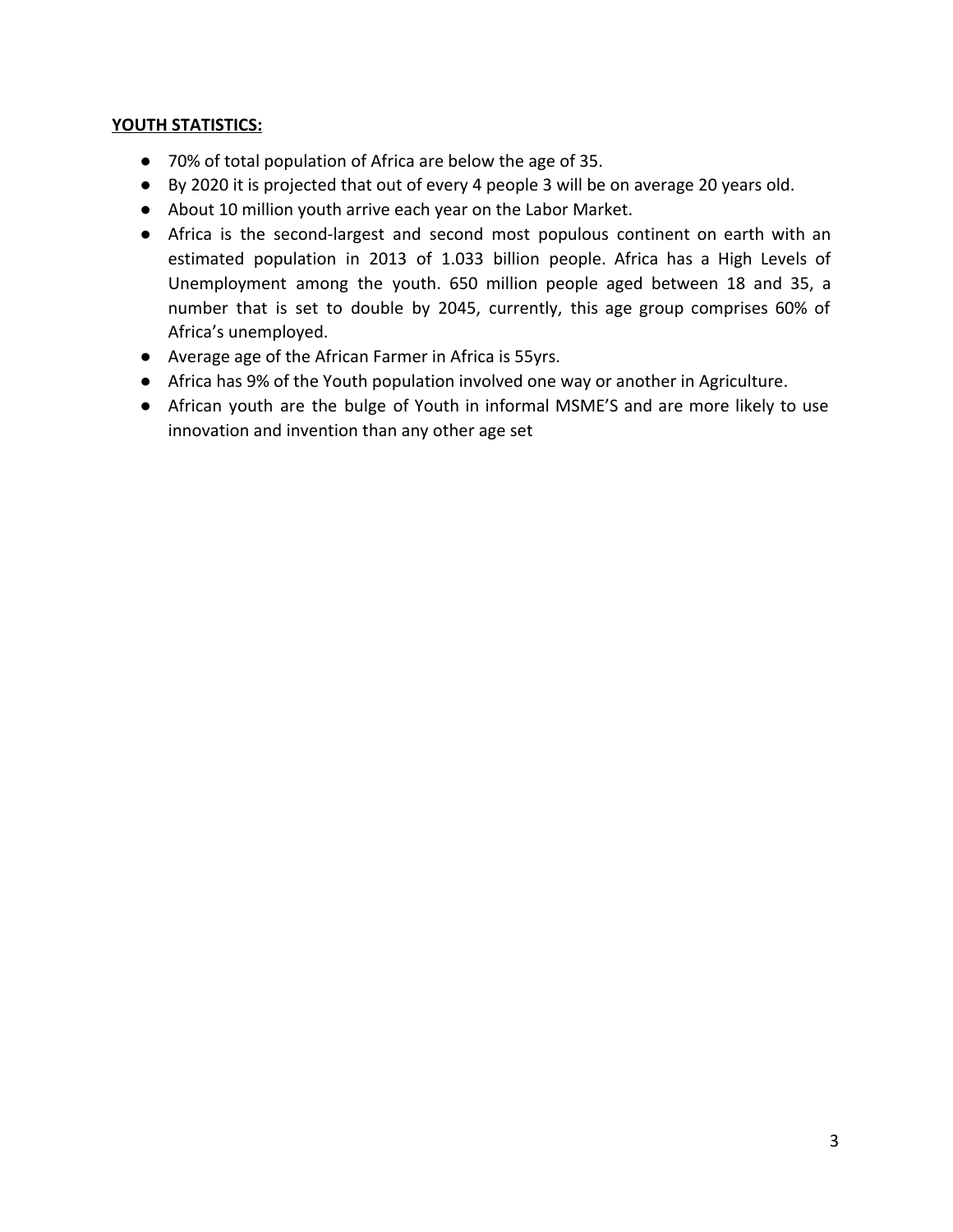# **YOUTH ISSUE BASED POSITIONS**

# **AGRICULTURAL REFORMS**

The establishment of clearly defined structures for the exchange of information on planned changes; Promotion of youth involvement in agriculture through : Access to knowledge, information and education; Access to land programs; Access to financial services; Access to green jobs; Access to Global markets; Value addition opportunities.

Ministers of all Members States should consider adopting the following as a strategy to attract Youth into Agriculture:

## ✓ **Access to Knowledge, Information and Education:**

- I. To encourage out-of-school youth in rural areas to pursue professional careers in agriculture through vocational training and extension services training.
- II. Rebranding Agricultural in Schools.
- III. Distance learning for young farmers.
- IV. Promote use of ICT for agribusiness Solutions among youth.
- V. Establish Agribusiness Resource Centre's.
- VI. Inclusion of Youth in Policy Making.

## ✓ **Access to land programs**

- I. Establish a Young Rural Enterprise land Fund.
- II. Reclaim Semi- Arid land.
- III. Promote Short-term Land Leasing Programs for Youth.

## ✓ **Access to Financial**

- I. Establish a Youth Agribusiness Private Public Investment Fund.
- II. Installation Aid/ Grant Agribusiness Program for Youth.

## ✓ **Access to Green Jobs Program**

- I. Agro-ecotourism Youth Run Enterprises.
- II. Raising youth's awareness of organic agriculture.
- III. Green jobs apprenticeship programme.
- IV. Vocational training in small biogas plants and Beekeeping.

## ✓ **Access to Markets**

- I. Connecting young farmers to Markets Program.
- II. Innovation in Distribution and Sales of Products of Youth.
- III. Linking Youth Producers with Consumers.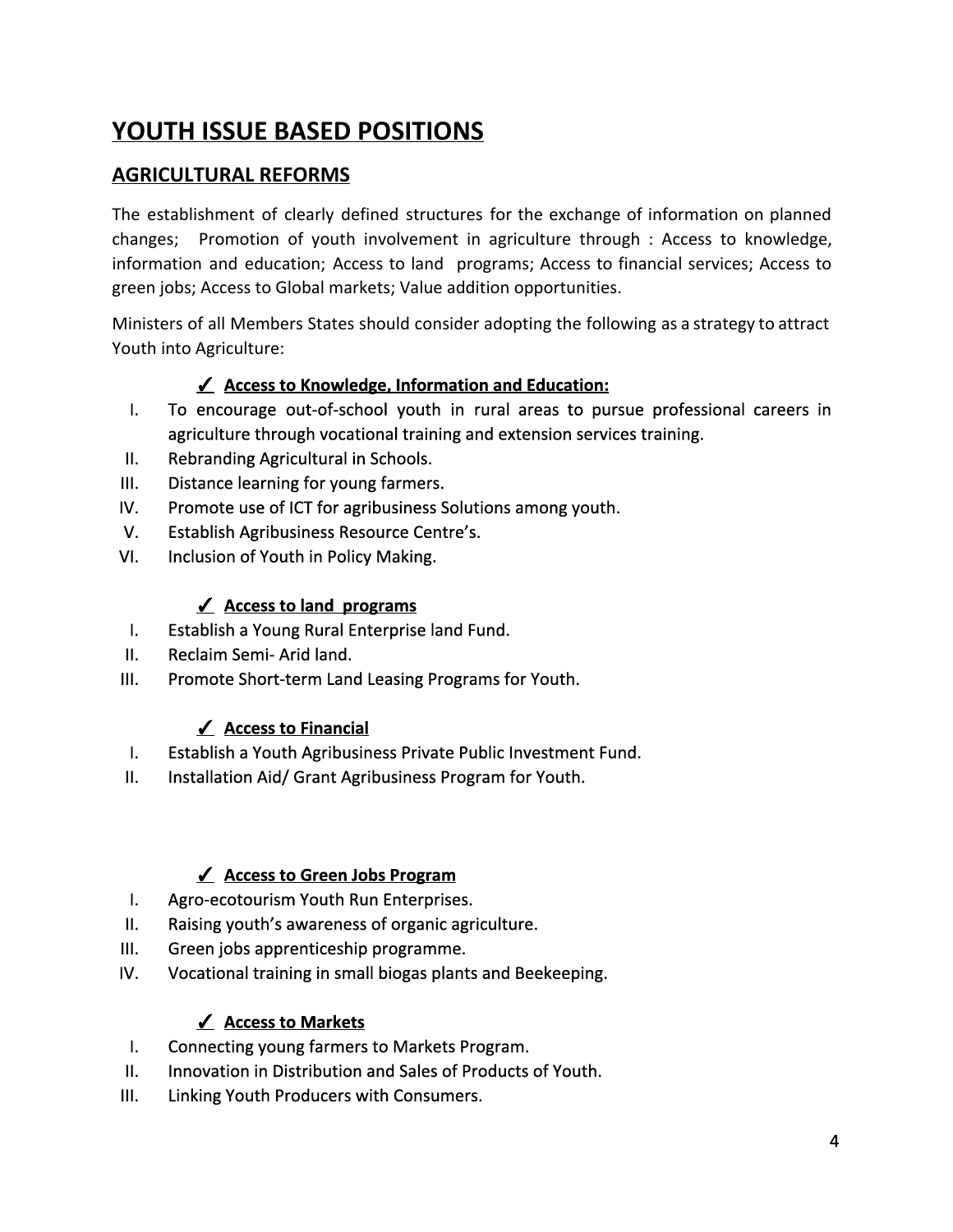IV. Value addition and value chain opportunities for youth

# **GOVERNMENT PROCUREMENT AND COMPETITION**

Ministers of all Members States should consider adopting the following as a strategy to strengthen the capacities of Youth through Affirmative Action.

- I. Create Special Provisions of Quotas for Youth in small and medium sized enterprisesto access government procurement opportunities.
- II. Encourage provisions of Fair Competition incentives for youth in Least Developing Countries and Small and Vulnerable Economies to ensure Regional and Multilateral .
- III. Standardization of Quality in Developing Countries and LDC'S to ensure the Goods and Services are up to standard therefore enable them to compete and Access International Markets.

## **LDC PACKAGE, SPECIAL AND DIFFERENTIAL TREATMENT**

Ministers of all Members States should consider adopting the following as a strategy to strengthen the capacities of Youth Through:

- I. The Reinstatement of the Youth Ambassador Program in order to include youth in Trade policy dialogue Frameworks within the WTO.
- II. Inclusion and Participation of African Youth in the Moot Courts and Students Debates Program aimed at building the capacity of LDC Youth with Exposure to Trade Negotiation.

# **CAPACITY BUILDING FOR YOUTH LED MICRO, SMALL AND MEDIUM SIZED ENTERPRISES.**

Ministers of all Members States should consider adopting the following as a strategy to strengthen the capacities of Youth Through:

I. Setting up Trade Accelerators Centre's in Developing and Least Developing Nations that will be targeting stimulate youth led enterprisesto be integrated into Global value chains by offering trade related services e.g. Training, Advisory, Mentoring and Funding.

# **INTELLECTUAL PROPERTY**

Ministers of all Members States should consider adopting the following as a strategy to strengthen the capacities of Youth Through:

- I. Protection of the Intellectual Property of Youth Globally from exploitation and Loss through development of Protection Policy Mechanisms so as to safeguard youth inventions and innovations.
- II. Create Awareness about Protection of Intellectual Property conducted by Youth.